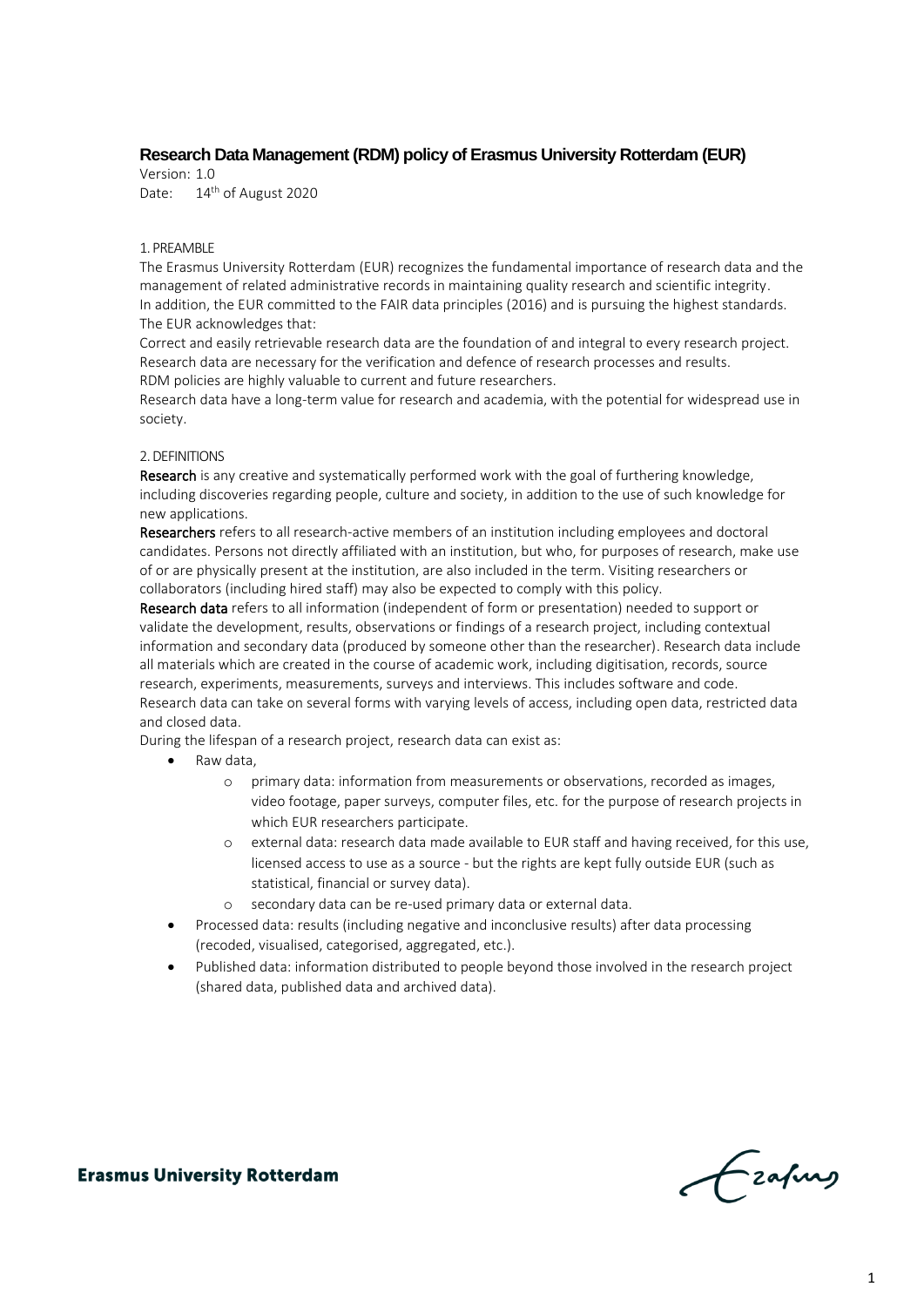## 3. JURISDICTION/PREMISES AND PRINCIPLES

This policy for the management of research data applies to all researchers and other staff active at the EUR. This policy was approved by the EUR Executive Board on 25<sup>th</sup> of August 2020. And takes into effect on January 1st 2021.

Legislation or, in cases when research is funded by a third party, any agreements made with parties concerning intellectual property rights, access rights and the storage of research data take precedence over this policy.

This policy framework elaborates on existing frameworks, which include (but is not limited to):

### Legislation

- *Databankenwet*
- *Auteurswet*
- *Wet op het hoger onderwijs en wetenschappelijk onderzoek (WHW)*
- *Uitvoeringswet Algemene verordening gegevensbescherming (UAVG)*
- *Wet medisch-wetenschappelijk onderzoek met mensen (WMO Incl. Directives)*

### VSNU agreements

- CAO VSNU
- Netherlands Code of Conduct for Scientific Integrity

### This policy is additional to:

- EUR Reglement Gebruik Internet en ICT-faciliteiten
- EUR CISO Data Classification Model
- EUR operationeel informatiebeveiligingsbeleid
- EUR richtlijn bewaartermijn
- Baseline protocol RDM for EUR research
- EUR Faculty policies and guidelines
- Good Clinical Practice (GCP) guidelines
- Any agreements made with third parties (project or consortium partners, data suppliers, data processors, publishers/journals, etc.)

### 4. INTELLECTUAL PROPERTY RIGHTS

Intellectual property rights (IPR) are defined in the work contract between a researcher and his or her employer. IPRs might also be defined through further agreements (e.g. grant or consortia agreements). In cases where the IPR belong to the institution that employs the researcher, the institution has the right to choose how to publish and share the data.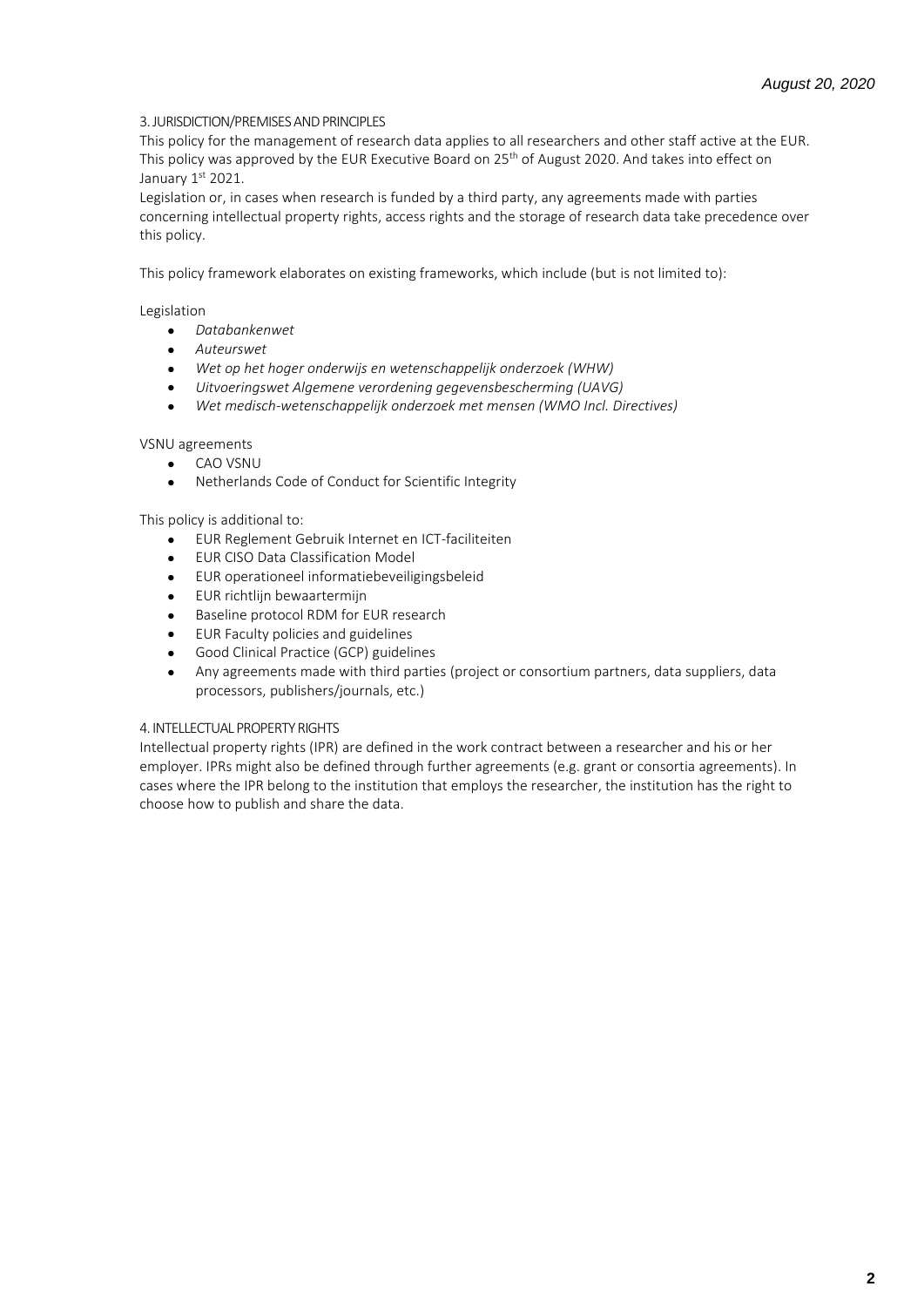## 5. HANDLING RESEARCH DATA

It is important to preserve the integrity of research data. Research data must be stored in a correct, complete, unadulterated and reliable manner. Furthermore, they must be identifiable, accessible,

traceable, interoperable, and whenever possible, available for subsequent use. Data should be provided using appropriate (discipline) standards following FAIR principles (as much as

possible).

Research data should be stored and made available for use in a trusted repository or archiving system, preferably a trusted digital repository with certification, such as Core Trust Seal.

# 5.1 STORAGE AND RETENTION

Research data and records are to be stored and made available according to intellectual property laws or the requirements of third-party funders, within the parameters of applicable legal or contractual requirements, e.g. EU restrictions on where identifiable personal data may be stored.

Research data of future historical interest and the administrative records accompanying research projects should also be preserved.

The minimum archive duration for research data and records is 10 years after either the assignment of a persistent identifier or publication of a related work following project completion, whichever is later.

# 5.2 IDENTIFICATION AND DOCUMENTATION

Data that will be retained should be provided with persistent identifiers.

Sufficient metadata should be provided to enable finding, validating and repurposing the data. Metadata should be provided using appropriate (discipline) standards following FAIR principles (as much as possible).

At least the following aspects should be documented:

- The research question or hypothesis
- The research method(s) chosen
- The list of known people for whom the data is accessible and under which conditions
- Documentation of the actions taken with the data and the software used

## 5.3 LICENSE AND USE

In compliance with intellectual property rights, and if no third-party rights, legal requirements or property laws prohibit it, research data should be assigned a licence for open use.

Adherence to citation norms and requirements regarding publication and future research should be assured, sources of subsequently used data explicitly traceable, and original sources can be acknowledged.

## 5.4 DESTRUCTION

In the event that research data and records are to be deleted or destroyed, either after expiration of the required archive duration or for legal or ethical reasons, such action will be carried out only after considering all legal and ethical perspectives. The interests and contractual stipulations of third-party funders and other stakeholders, employees and partner participants in particular, as well as the aspects of confidentiality and security, must be taken into consideration when decisions about retention and destruction are made. Any action taken must be documented and be accessible for possible future audit. If persistent identifiers where assigned the metadata should not be deleted or destroyed but updated with the date and rationale for deletion or destruction of the research data.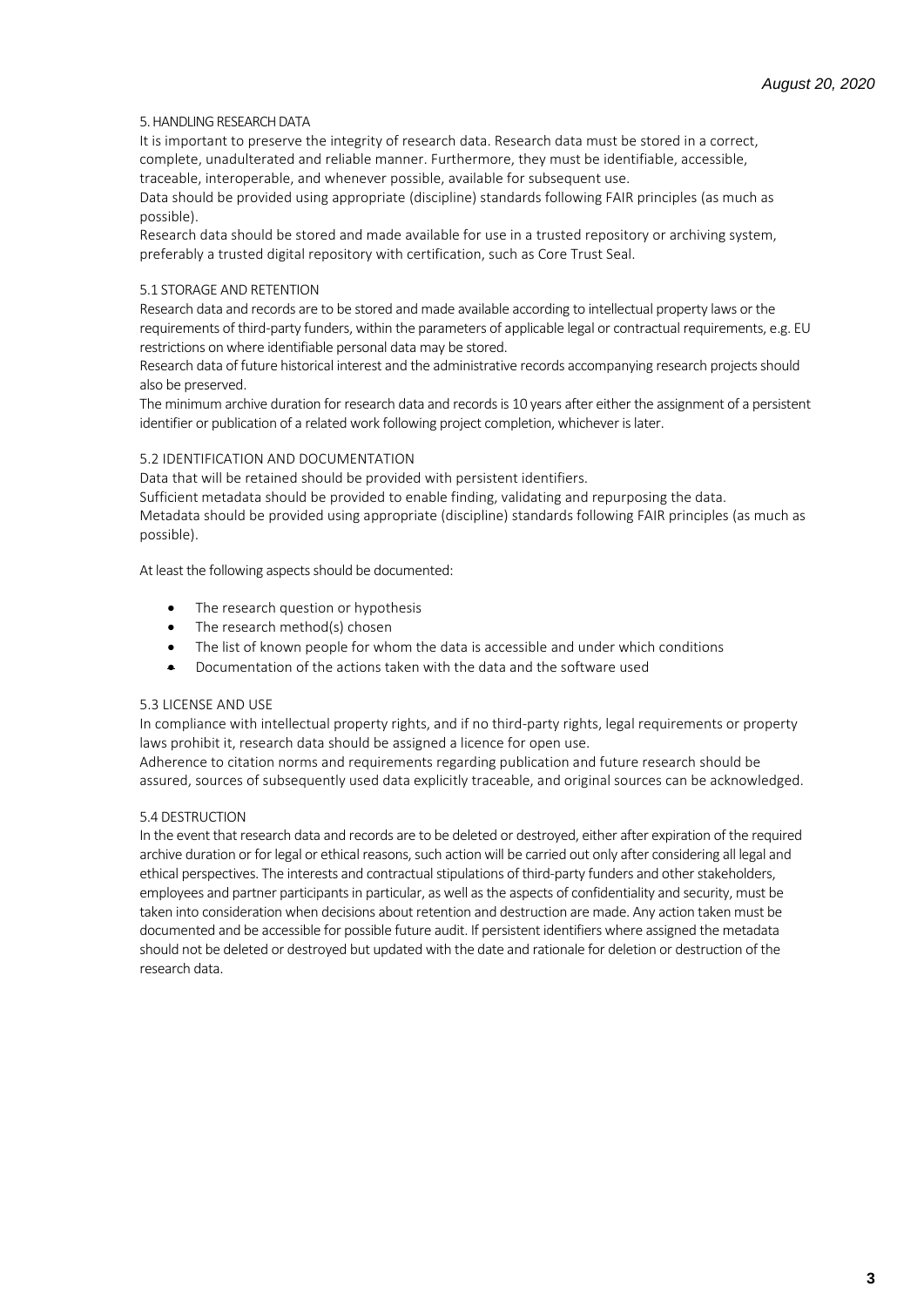### 6. ROLES, RESPONSIBILITIES AND MANDATES

The responsibility for research data management during and after a research project lies with Erasmus University Rotterdam and its researchers and should be compliant with codes for the responsible conduct of research.

#### 6.1 EUR EXECUTIVE BOARD IS ACCOUNTABLE FOR:

The Executive Board bears final responsibility for the duties of care as stated in the Netherlands Code of Conduct for Research Integrity. By means of this policy and other related EUR guidelines, empowering organisational units, providing appropriate means and resources for research support operations, the upkeep of services, infrastructures, employee education and monitoring practices it will facilitate and stimulate good research data management at EUR.

- 6.1.1 ACADEMIC AFFAIRS (AA) IS RESPONSIBLE FOR: Managing risks and revisions of this RDM policy. Aligning this RDM policy with other EUR policies.
- 6.1.2 ERASMUS RESEARCH SERVICES (ERS) IS ACCOUNTABLE FOR: Managing the EUR Digital Competence Center that will provide the 1<sup>st</sup> line of RDM support and function as a central hub to connect all RDM services and expertise at EUR and other DCC's. Coordinating the  $2<sup>nd</sup>$  line of RDM support provided by CIO, IT, Library and other EUR staff.
- 6.1.3 CIO, ERS, IT and LIBRARY ARE RESPONSIBLE FOR: Facilitating good data management by providing a suitable research infrastructure. Providing 2<sup>nd</sup> line of support. Ensuring that all data, software codes and research materials, published or unpublished, can be securely stored for the period indicated by the depositor. Ensuring that, as far as possible, data, software codes, protocols, research materials and corresponding metadata can be stored permanently. Ensuring that it is clear how data, software codes and research material can be accessed.
- 6.2 RESEARCH DIRECTORS ARE ACCOUNTABLE FOR: Faculty policies and guidelines in case these exist. Research infrastructure being used according to good practices. Ensuring that, in accordance with the FAIR principles, data is open and accessible to the extent possible and data remains confidential to the extent necessary. Ensuring that all data, software codes and research materials, published or unpublished, are managed and securely stored for the period appropriate to the discipline(s) and methodology concerned with a minimum of 10 years.
- 6.3 RESEARCH LEADERS ARE RESPONSIBLE FOR Group Data Management protocols or strategies to be reviewed by a faculty or university data steward.
- 6.4 RESEARCHERS ARE RESPONSIBLE FOR:

Collecting, storing, documenting, archiving, providing access to, or proper destruction of, research data and research-related records. This includes the definition of protocols and responsibilities within a joint research project. Such information should be included in a Data Management Plan (DMP), or in protocols that explicitly define the collection, administration, integrity, confidentiality, storage, use and publication of data that will be employed.

Planning to enable, wherever possible, the continued use of data even after project completion. This includes defining post-project usage rights, with the assignation of appropriate licences, as well as the clarification of data storage and archiving in the case of discontinued involvement at the EUR. Project Data Management Plans to be reviewed by an EUR data steward.

Registration of research projects at the proposal stage.